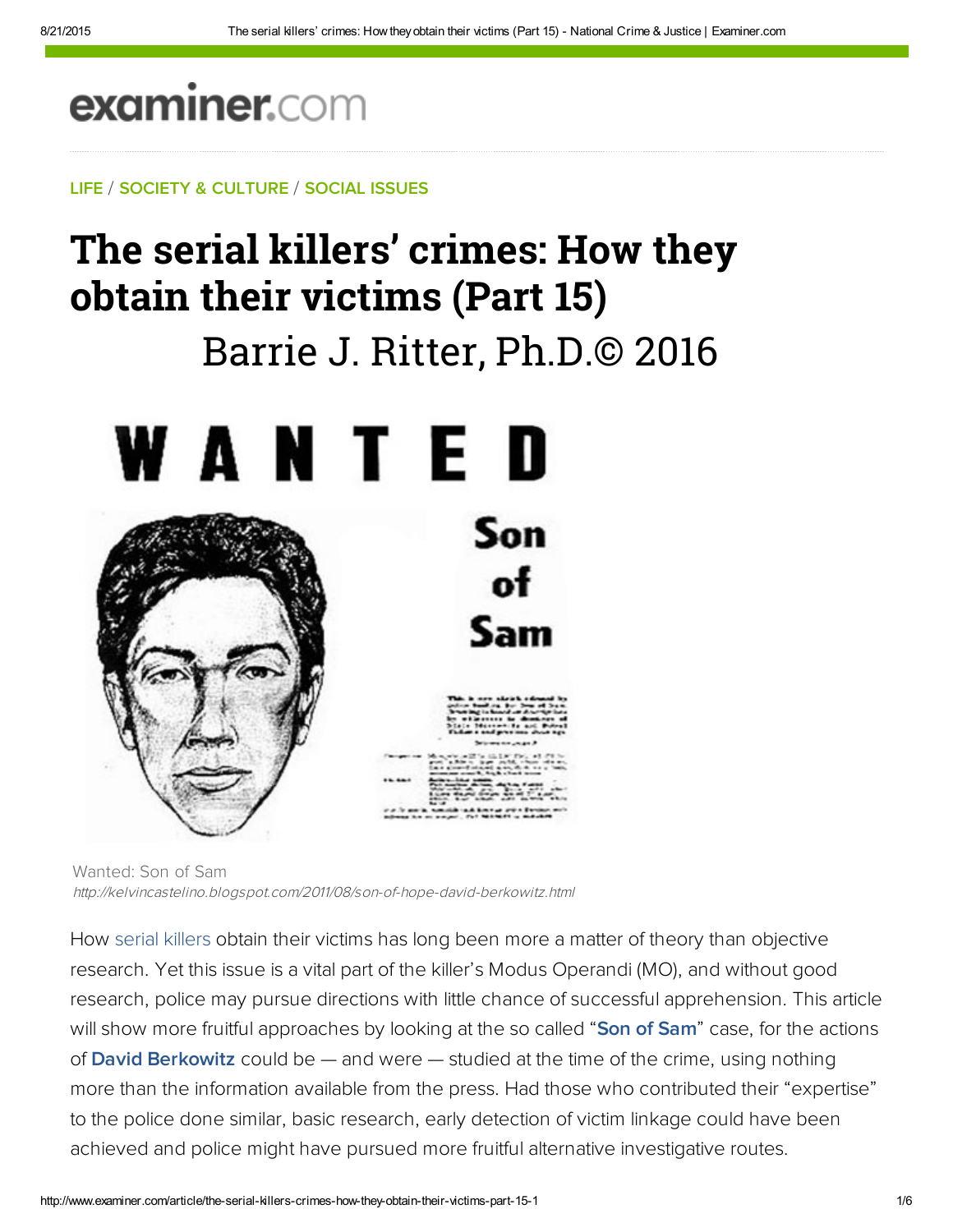#### 8/21/2015 The serial killers' crimes: How they obtain their victims (Part 15) National Crime & Justice | Examiner.com

Time (August 15, 1977) considers the unknown "Son of Sam" killer as a real life pulp fiction horror, come to life in New York: the sex crazed killer stalking his female victims and killing them in the night. By mid-1977, the series of fatal and nonfatal shootings that had been ongoing for over a year was being investigated by a multi-borough task force. But central command came late. Even then, a senior task force official refused to believe that the ninth episode could be linked to the previous eight because it had occurred in Brooklyn, even though previous incidents had moved back and forth between the Bronx and Queens. Little progress had been made, in part because those entrusted with studying the killer's modus operandi were still offering motivational analysis based on a presumption that the killer was targeting females with long dark hair who, though unaware of it, provided a "stimulus" for the killer.

Psychiatrist James Brussel suggested that the killings were the result of rejection on the part of the mother or a recent "love interest. And the fact that he is attacking young women would point to the likelihood that a young woman is at the root of his problems" (Carpozi, Jr., 1977, p. 123). Psychologist Emanuel Hammer (Carpozi, Jr., p. 24) claimed the fact that there were women who were shot in the company of males meant they "could have represented women who rejected the killer in the past." Also possible was that the victims were substitutes for the mother who was most rejecting when she was about the age of the victims. Or, "the current rejection by a young woman of the killer's advances may touch upon a raw wound of earlier, maternal rejection."

Brussel and Hammer (Carpozi, Jr., 1977) have simply skipped over the facts that *do* exist to propose their theory of rejection based largely on air. The first thing we can learn from any of the press reports is that Berkowitz repeatedly shot men as well as women. We can also see that this was always a multi-jurisdictional case, even though Berkowitz never left New York. By the second shooting incident, **[Berkowitz](http://www.nndb.com/people/278/000025203/)** had already moved from the Bronx to Queens, where [Carl Denaro w](https://en.wikipedia.org/wiki/David_Berkowitz#Carl_Denaro_and_Rosemary_Keenan_shooting)as wounded but his female companion was not shot. Then,

3. 11/27/76 Queens [Donna DeMasi](https://en.wikipedia.org/wiki/David_Berkowitz#Donna_DeMasi_and_Joanne_Lomino_shooting), 16- Wounded 11/27/76 Queens Joanne Lomino, 18- Paralyzed

4. 01/30/77 Queens [Christine Freund](https://en.wikipedia.org/wiki/David_Berkowitz#Christine_Freund_and_John_Diel_shooting), 26- Killed 01/30/77 Queens John Diel, 30- Not hit

5. 03/8/77 Queens [Virginia Voskerichian,](https://en.wikipedia.org/wiki/David_Berkowitz#Virginia_Voskerichian_shooting) 19- Killed

6. 04/17/77 Bronx [Valentina Suriani,](https://en.wikipedia.org/wiki/David_Berkowitz#Alexander_Esau_and_Valentina_Suriani_shooting) 18- Killed 04/17/77 Bronx Alexander Esau, 20- Killed

7. 06/26/77 Queens [Judy Placido,](https://en.wikipedia.org/wiki/David_Berkowitz#Sal_Lupo_and_Judy_Placido_shooting) 17- Wounded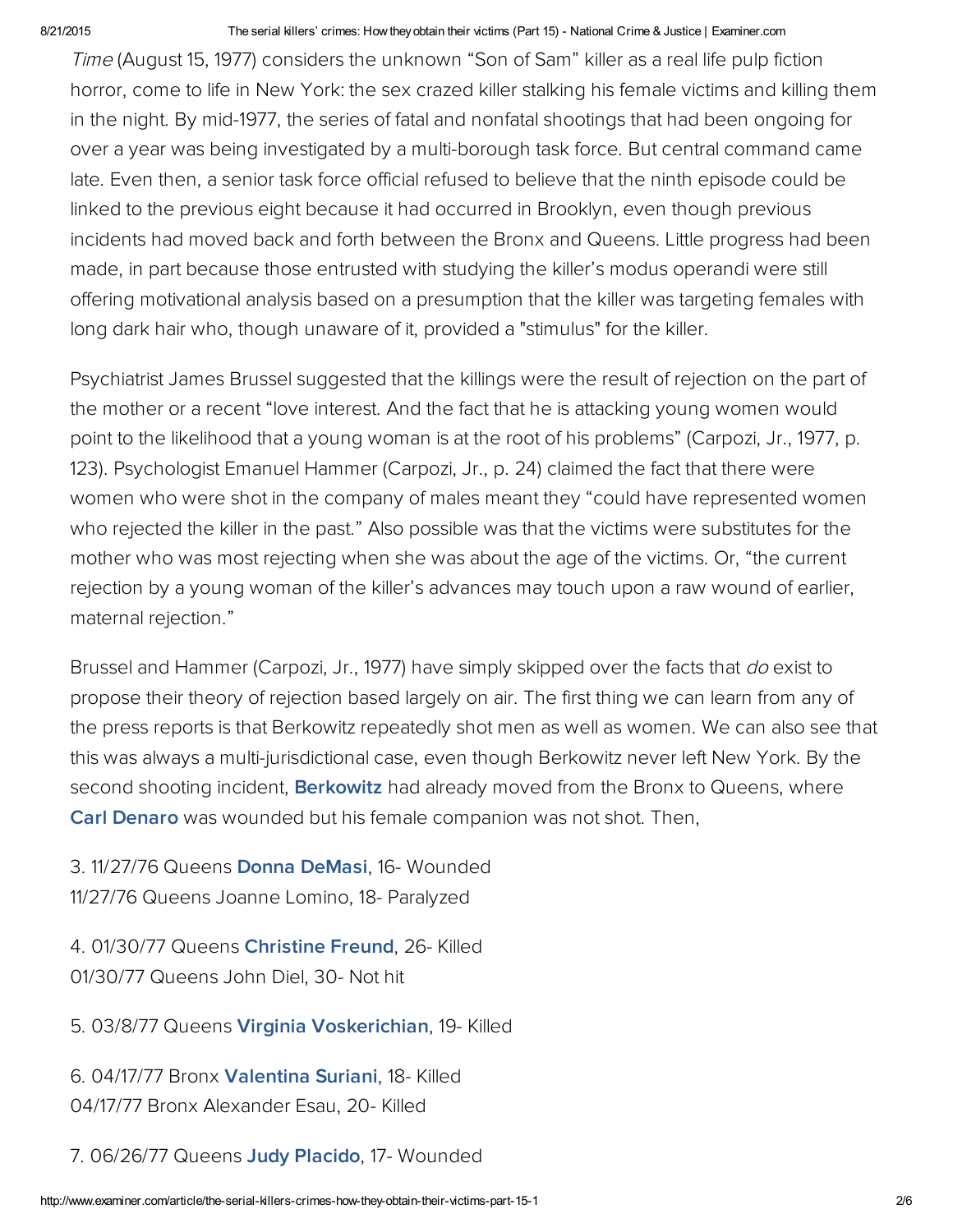06/26/77 Queens Salvatore Lupo, 20- Wounded

8. 07/31/77 Brooklyn **Stacy Moskowitz**, 20- Killed 07/31/77 Brooklyn Robert Violante, 20- Blinded

This list (e.g. Klausner, 1981) shows that this is a killer who changes jurisdictions, and whose victims vary in ages from 16 to 30. He did not pick "lover's lane" couples, for his victims included those who were alone, with friends as well as on dates. And there are a surprising number of nonfatal injuries for someone supposedly *ordered to kill* by demons as the "Son of Sam" claimed.

But what links the cases is the killer's consistent use of a most distinctive "calling card:" a Charter Arms .44 caliber Bulldog as well as ballistic evidence that showed all the victims to have been shot with the same gun. Further, this ballistic evidence could have been used to tie the first to the second shootings — which were only 10 miles apart and the wounded victims had given police almost identical descriptions of the killer. Even though the incidents occurred in different boroughs, it was the same police department. The problem was that the Bronx and Queens did not communicate, and links were not made until after the fifth incident.

The way Berkowitz approached his victims was not one which lent itself to stalking or to being triggered by a victim's look or "stimulus." Both the issues of stalking and of stimulus can be determined by studying what the victims had been doing right before their interactions with the killer. Most of the victims were approached when they were in their cars, either getting ready to drive off or recently stopped.

In the [first episode,](http://bit.ly/MLmWL0) two girls were double parked for a few minutes when one got out to go inside. She had turned back to tell her friend something when the killer suddenly appeared, shooting at both girls. Freund and Diel had just left a bar, gotten into their car, warmed it up a moment when Diel shifted into gear. At that moment, the window crashed and Freund was killed. Denaro and Keenan had been driving around when they stopped at a tavern. Denaro was shot before exiting the car. Esau and Suriani had been driving around. About 3 A.M. Esau stopped to tell friends that they were going to continue to cruise around. Shortly thereafter, they had parked when the killer leaped out in front of them and fired through the windshield, killing them both.

If the killer had previously stalked his victims, he could not have anticipated the precise moment when the victims would stop and there would be no witnesses around. And – as these were people who had just stopped when they were killed, they could not have served as a stimulus to trigger the killings.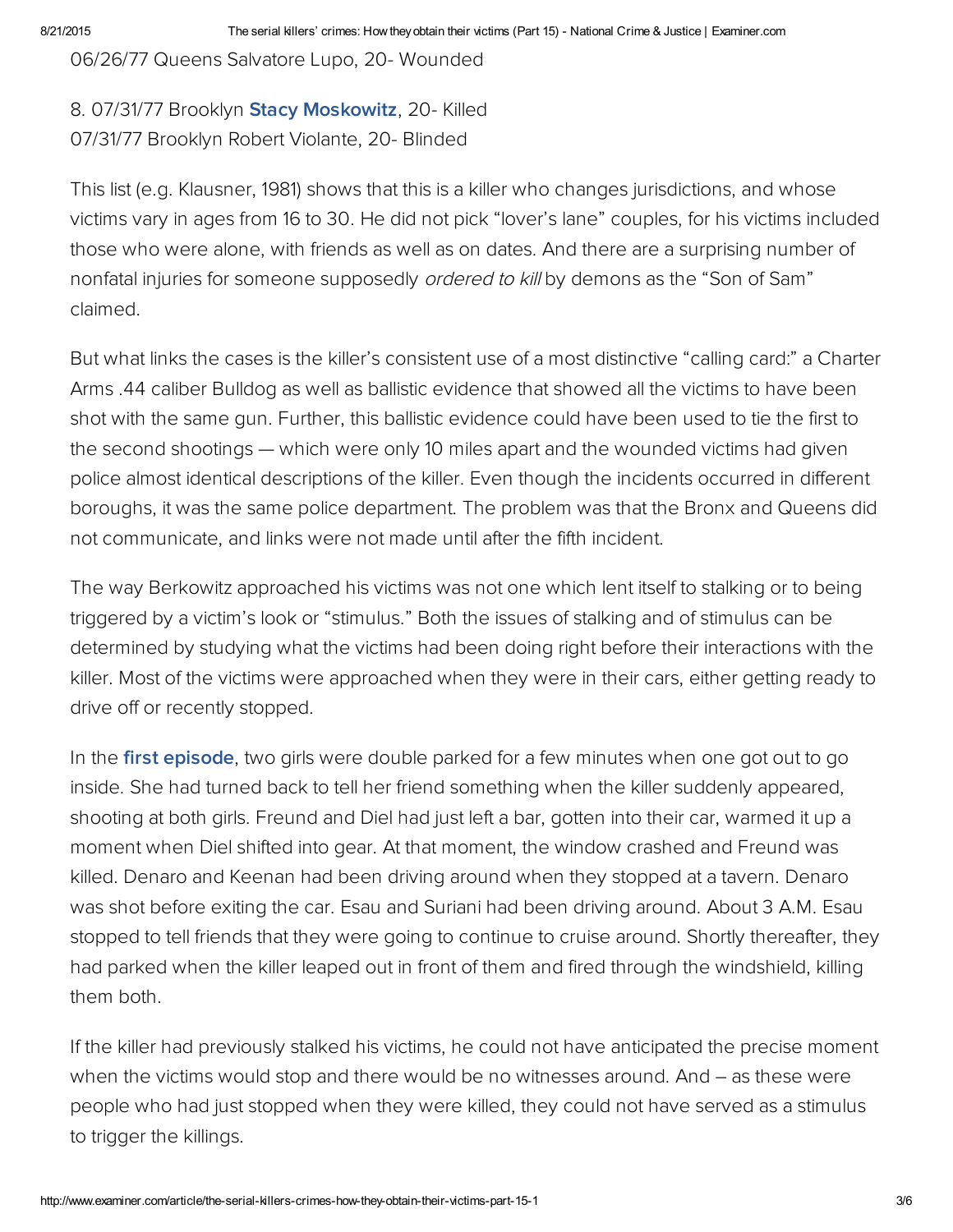Stay tuned for the continuation of how the serial killer obtains his victims. . .

#### SUGGESTED LINKS

- [The crimes of serial killers: Are there victim-types? \(Part 14\)](http://www.ritterhomicideresearch.com/articles/Part-14.pdf)
- [The crimes of serial killers: Motives, continued \(Part 13\)](http://www.ritterhomicideresearch.com/articles/Part-13.pdf)
- [The crimes of serial killers: Motives \(Part 12\)](http://www.ritterhomicideresearch.com/articles/Part-12.pdf)
- [The crimes of serial killers: Link between murderers and victims \(Part 11\)](http://www.ritterhomicideresearch.com/articles/Part-11.pdf)
- **> [Part 10. Serial killers: The Crimes](http://www.ritterhomicideresearch.com/articles/Part-10.pdf)**

### [Barrie Ritter](www.ritterhomicideresearch.com)

Crime & Justice Examiner